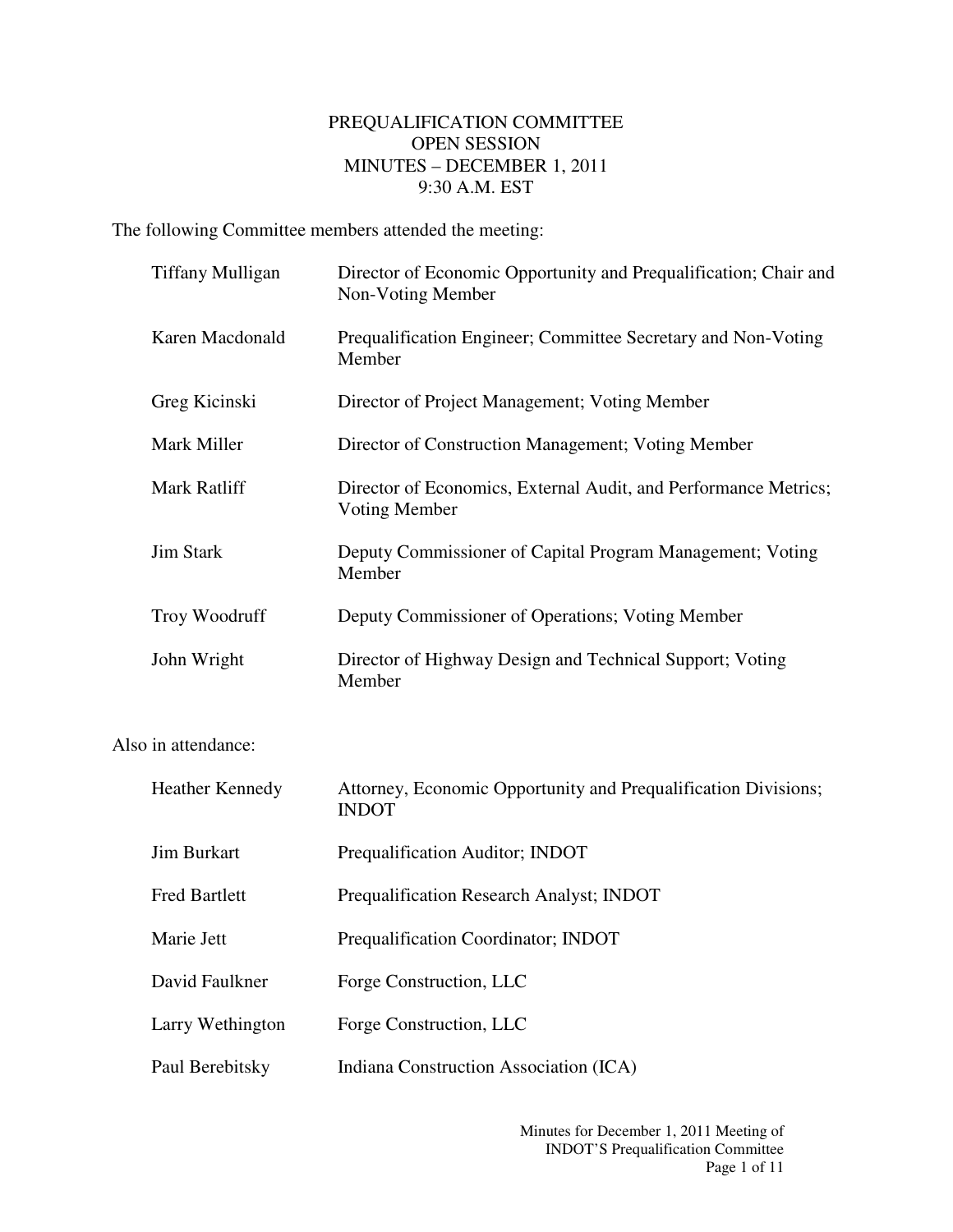| Gerry Burton   | Claims Administrator, Construction Management Division,<br><b>INDOT</b> |
|----------------|-------------------------------------------------------------------------|
| Monica Rongere | Compliance Specialist, Economic Opportunity Division, INDOT             |

\*\*\*\*

The Committee reviewed the following agenda items:

- 1. Adoption of July 27, 2011 Open Session Meeting Minutes
- 2. Adoption of August 9, 2011 Executive Session Meeting Minutes
- 3. Forge Construction, LLC Consideration of Prequalification Application
- 4. Committee Discussion on 2012 Meeting Dates

## PREQUALIFICATION COMMITTEE MEETING OPEN SESSION DECEMBER 1, 2011

 Ms. Mulligan, Committee Chair, called the meeting to order at 9:35 a.m. EST. All Committee members were present, with the exception of Joe Novak.

Ms. Mulligan asked that everyone sign the sign-in sheet that is circulating. She facilitated introductions of all individuals attending the meeting and welcomed the newest Committee member, Mr. Mark Ratliff.

 Ms. Mulligan explained the Committee meeting procedures: a representative from INDOT presents the issue first, the contractor is allowed to respond, then Committee members and the audience may ask questions.

1. Adoption of July 27, 2011 Open Session Meeting Minutes

 Ms. Mulligan called for consideration of the meeting minutes from the July 27, 2011 meeting.

Ms. Macdonald stated that the start of the third paragraph on page 14 should read, "Ms. Wren stated…"

 Mr. Stark moved to adopt the meeting minutes from the July 27, 2011 meeting as amended. Mr. Miller seconded the motion. All members voted in favor, with the exception of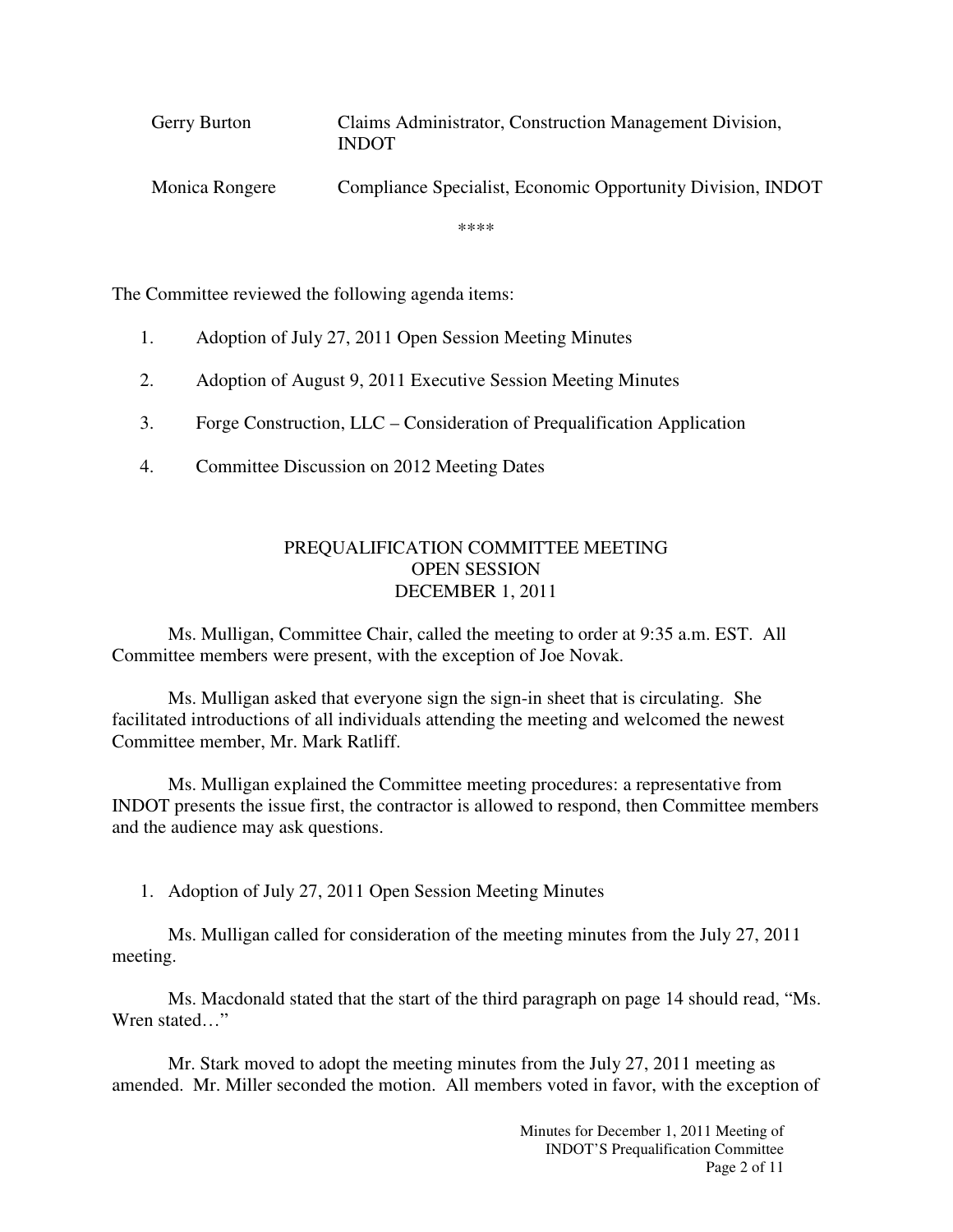Mr. Ratliff, who did not attend the July 27, 2011 meeting. Ms. Mulligan stated the minutes would be posted on the website by tomorrow.

## 2. Adoption of August 9, 2011 Executive Session Meeting Minutes

Ms. Mulligan called for consideration of the meeting minutes from the August 9, 2011 meeting. There are two versions of the Executive Session minutes in the Committee members' packets. The full version of the Executive Session minutes will not be posted due to confidentiality of the subject matter; however, the shortened version of the Executive Session minutes will be posted on the Committee's website.

 Mr. Wright moved to adopt the meeting minutes from the August 9, 2011 meeting. Mr. Miller seconded the motion. All members voted in favor, with the exception of Mr. Ratliff, who did not attend the July 27, 2011 meeting. Ms. Mulligan stated the minutes would be posted on the website within a few days.

3. Forge Construction, LLC - Consideration of Prequalification Application

Ms. Mulligan introduced this item regarding Forge Construction, LLC (Forge Construction). She stated that typically the contractor is already prequalified when brought before the Committee to discuss the contractor's performance. In this case the contractor is not yet prequalified. The Committee is being asked to consider the prequalification application submitted by Forge Construction. The owners of Forge Construction had previously done business with INDOT under Faulkner Construction, LLC (Faulkner Construction), and there are issues with some of Faulkner Construction's contracts with INDOT. The procedures for the meeting will remain the same. Representatives for INDOT will present information first, then Forge Construction will have the opportunity to respond. Committee members and the audience will be allowed to ask questions at the end of both presentations.

Ms. Mulligan introduced Mr. Gerry Burton, Contract Claims Administrator for Construction Management Division, to present for INDOT.

 Mr. Burton stated that he would present four positions that Construction Management has in regards to issues with Faulkner Construction.

- 1. The first issue involves bridge abandonment by Faulkner Construction in Vigo County, Indiana. Mr. Burton commented that since he has been at INDOT, only two prime contractors have defaulted on their work. In this case, the surety company took over the work. The surety hired Faulkner Construction as the subcontractor to finish the work.
- 2. The second issue of concern is that it appears the insurance policy on the project had a termination date of June 26, 2011. INDOT did not take over the project until July 26, 2011. Thus, there was a lapse in insurance coverage.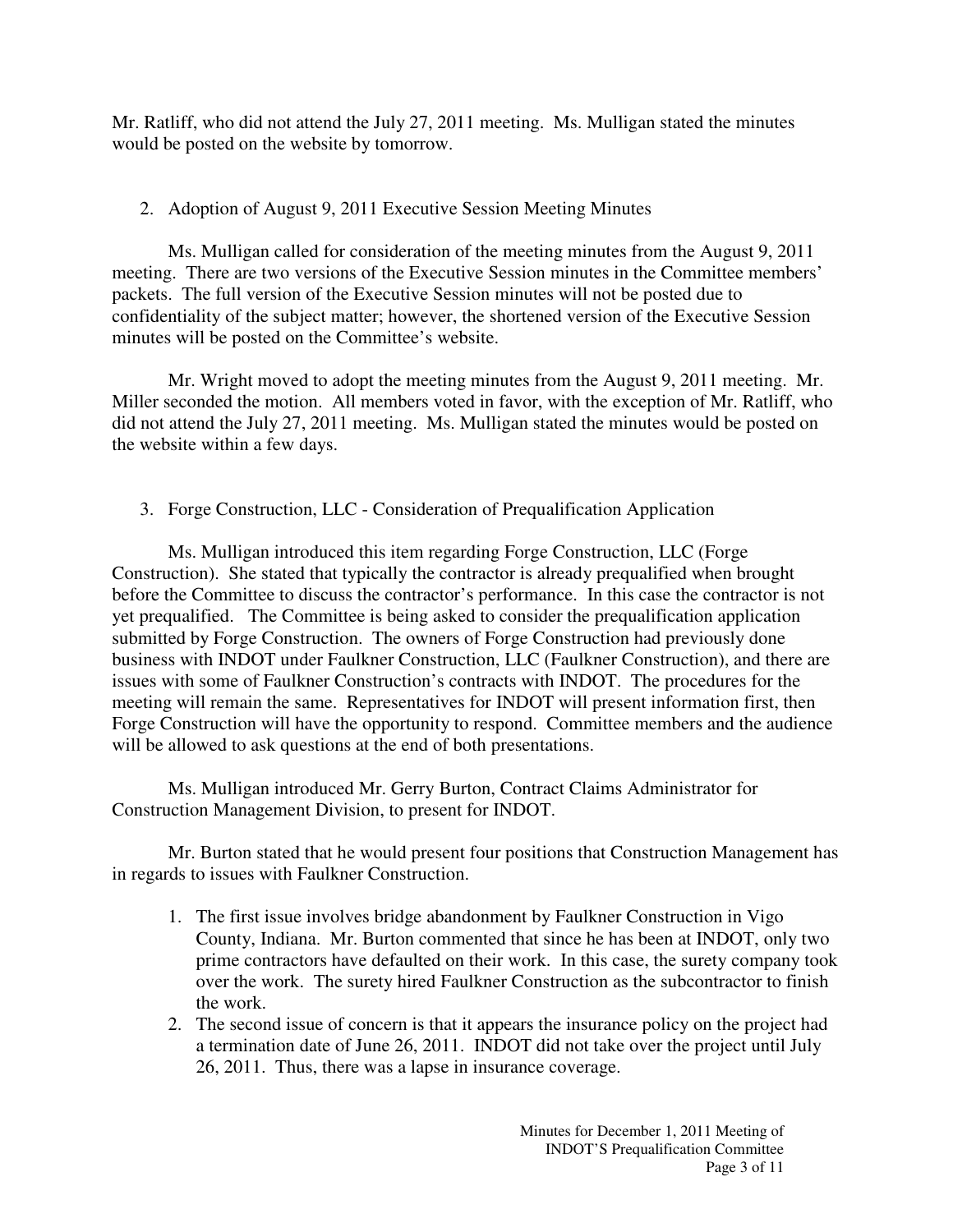- 3. The third issue is that five subcontractors have filed liens against Faulkner Construction. Two of the subcontractors were paid by INDOT with money that was withheld from payment to Faulkner Construction. On three contracts, there is approximately \$185,000 in outstanding liens.
- 4. The fourth issue relates to Faulkner Construction's failure to comply with applicable non-discrimination laws and regulations. Ms. Monica Rongere from INDOT's Economic Opportunity Division (EOD) will present those issues.

Mr. Burton stated that the following exhibits were included in the packet he provided to the Committee prior to this meeting:

- Exhibits A, A1, A2, and A3 relate to Contract B-33064-A.
- Exhibits B, B1, and B2 relate to Contract SR-32761-A. The outstanding liens total \$2,669.02 for this contract.
- Exhibits C, C1, C2, and C3 relate to Contract SB-29950-A. The outstanding liens total \$182,154.50 for this contract.
- Exhibit D relates to Contract B-28868.

Mr. Burton stated that failure by Faulkner Construction to complete the contracts and having their surety take over the contracts is an egregious concern.

Mr. Burton stated that on behalf of Construction Management he would suggest five alternatives for the Committee to consider:

- 1. Deny prequalification to Forge Construction,
- 2. Set a small limit on Forge Construction's capacity and have Construction Management monitor Forge Construction's business practices,
- 3. Wait to prequalify Forge Construction until they submit documentation showing they have resolved these issues,
- 4. Prequalify Forge Construction based on their current application, or
- 5. Find another alternative.

Ms. Mulligan thanked Mr. Burton for his presentation and introduced Ms. Monica Rongere, Compliance Specialist in INDOT's Economic Opportunity Division (EOD), to provide a presentation for INDOT.

Ms. Rongere stated that she sent out a notice to Faulkner Construction for the on-site review and desk review for Contract B-33064-A on March 25, 2011. The notice requested Faulkner Construction send in documentation by April 15, 2011. Faulkner Construction asked for the deadline to be extended, and EOD granted the extension. The EOD sent a second notice for the on-site and document reviews on April 27, 2011 with a deadline of May 11, 2011. The documentation was received on May 19, 2011; however, several pieces of needed paperwork were missing, such as EEO compliance records, a description of complaint process procedures for employees wanting to file an appeal, and missing On the Job (OTJ) training hours documentation.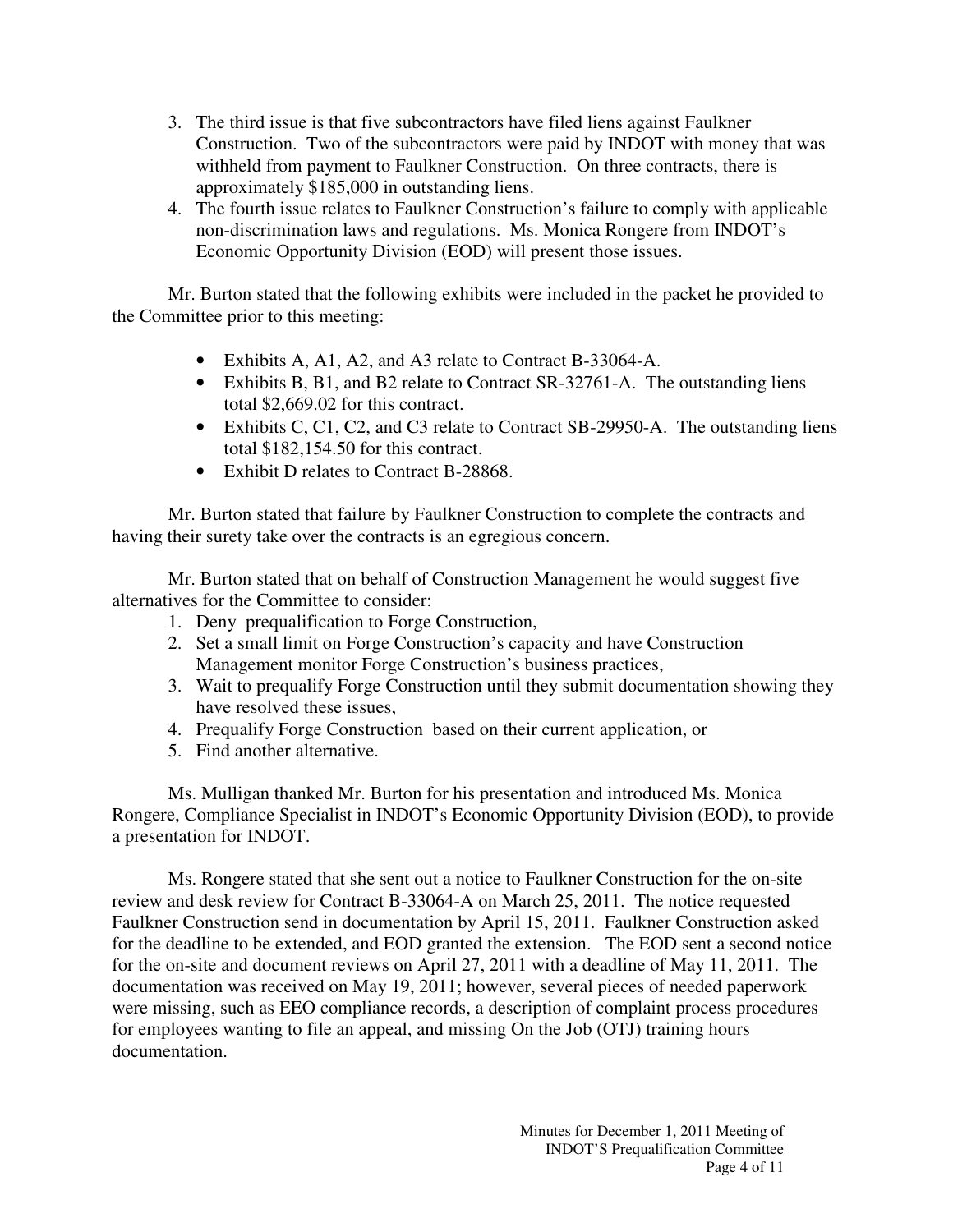Ms. Rongere stated that Mr. Larry Wethington, Vice President of Faulkner Construction, had requested that the on-site interview be rescheduled from April 28, 2011 to June 23, 2011, which the EOD accommodated. She stated that on the day of the on-site review, the INDOT Project Supervisor (PS) let Mr. Wethington know that EOD was on the site and would interview the employees first and then conduct the in-person interview at the field office. It was through the on-site employee interviews that it was disclosed that the bonding company had taken over the job. Upon returning to the field office after completing the employee interviews, EOD personnel discovered Mr. Wethington had already left the project site.

Ms. Rongere stated that during the on-site interview, the PS learned that Faulkner Construction's equipment and employees were still on the jobsite; however, the bonding company had taken over the contract. Because the bonding company had taken over the job site, INDOT provided no further communication with Faulkner Construction.

Ms Rongere stated that EOD could not file their report with the Federal Highway Administration (FHWA) for their onsite review because the EOD was unsure what the status of the contract was. The EOD sent a letter dated July 1, 2011 to FHWA explaining that the EOD would further investigate the situation. The EOD sent another letter dated November 1, 2011 to the Prequalification Engineer to place in Faulkner Construction's file. These letters were included in the packet to Committee members.

Ms. Rongere stated that she received a verbal confirmation that the DBE goal on Contract B-28868 had been achieved; however, the DBE-3 paperwork documenting it has yet to be submitted. She stated that Construction Management had asked Faulkner Construction to submit the DBE-3 forms on two occasions.

Ms. Mulligan thanked Ms. Rongere for her presentation and invited Forge Construction to present their response.

Mr. David Faulkner, former President of Faulkner Construction and current President of Forge Construction, responded by stating his father started Faulkner Construction in 1983, and that he has been a part of the construction business ever since. Mr. Faulkner stated that in 2010 they ran into two situations that became catastrophic for Faulkner Construction. Currently they are part of a \$2 million dollar claim in a lawsuit against the Kentucky Transportation Cabinet (KYTC). Mr. Faulkner stated that in hindsight he should have stopped the project, but instead Faulkner Construction kept trying to complete the project for KYTC. He stated that KYTC is denying all claims instead of settling issues in the field.

Mr. Faulkner stated that Faulkner Construction had three other contracts that have caused him financial trouble and one for which they were facing \$7200 in liquidated damages. He stated that in one year Faulkner Construction went from a viable company to cash strapped. In order to help with the lawsuits, he stated that he went to the bonding company. The bonding company is concerned with risk. The bonding company allowed Faulkner Construction to bring in Louisville Paving Company to help finish the projects.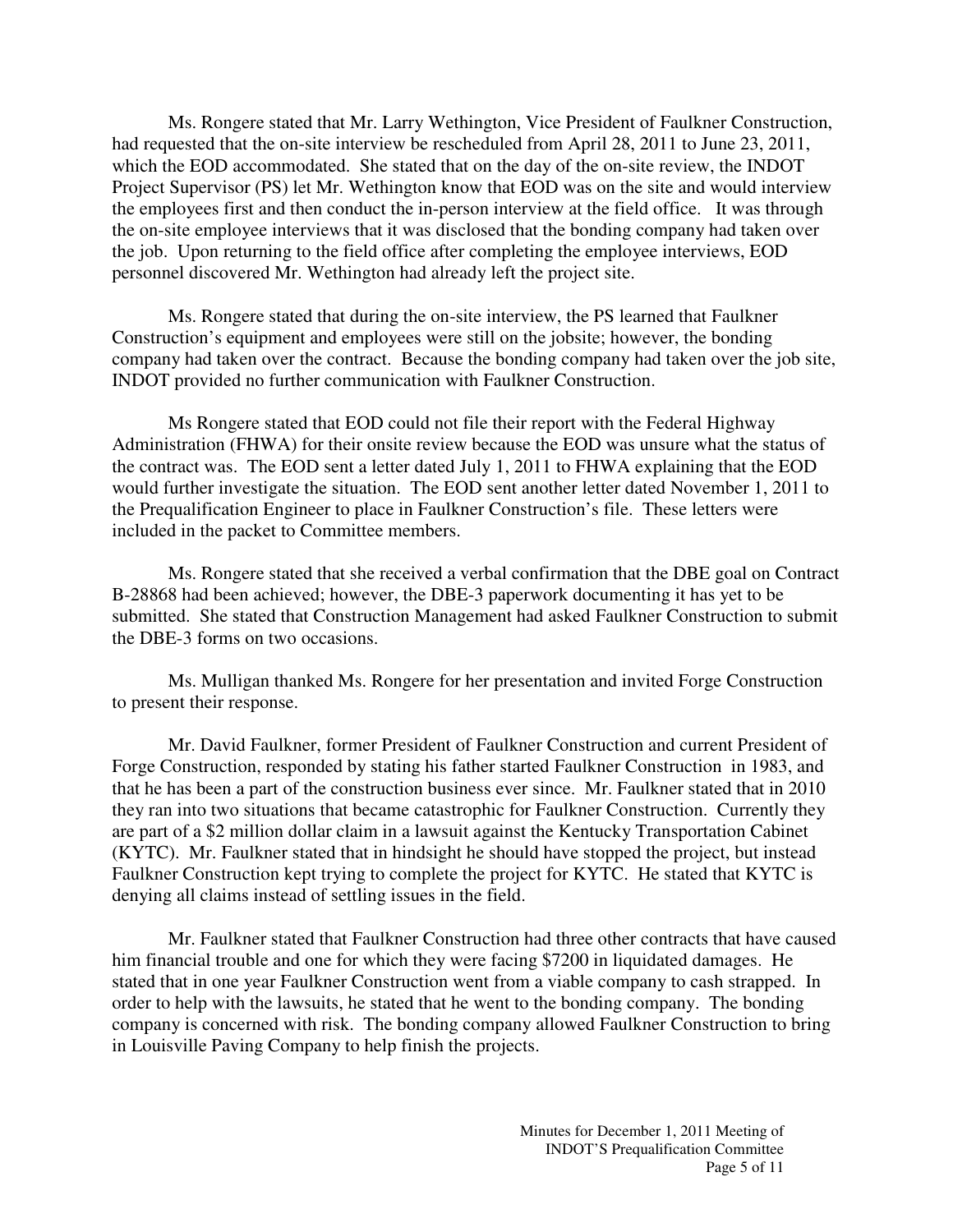Mr. Faulkner stated that Faulkner Construction has also been losing people. In October 2011, someone left, and Faulkner Construction dropped the ball on DBE issues. Faulkner Construction's female worker on the Hendricks County job left to work closer to her home. After calling the union for some replacement help, the union informed Faulkner Construction that they did not have anyone to replace her. Faulkner Construction called all the subcontractors and 90 % of them agreed to call the bonding company to work out payment. Milestone Contractors' (Milestone) claim has been settled for \$142,000 with the bonding company. Irving Materials' claim has been settled. Mr. Faulkner added that apparently not all liens have been released from INDOT. He is not sure about Ray's Trash Service (Ray's).

Mr. Wethington stated that Ray's claim has been settled.

Mr. Faulkner stated that there were no payment issues on the Vigo County job. He stated that he was not sure why Ambassador Steel and CLS Industries (CLS) filed liens.

Mr. Wethington stated that he thinks CLS's claim has been settled.

Mr. Faulkner stated that the surety should have settled all the liens and that Forge Construction is still doing business with subcontractors and suppliers. Mr. Faulkner stated that they are trying to start over as Forge Construction and that they did not hide that they were previously known as Faulkner Construction.

Mr. Faulkner stated that he has never been through this before, and they are trying to get their house back in order. It's not easy fighting lawsuits and trying to get everyone paid. Mr. Faulkner asked Mr. Wethington to discuss the DBE issues.

Mr. Wethington explained that the DBE-3 form is an acknowledgement that is forwarded to the DBE subcontractor showing that payment has been made. Faulkner Construction met the DBE goal and exceeded the requirement by 5%. Faulkner Construction used C-Tech Corporation (C-Tech) as the DBE to meet the DBE goal. He stated that he did not realize that C-Tech had not sent the form on to INDOT. Mr. Wethington received the second notice from INDOT maybe ten days before the holiday. He stated it is on his desk.

Mr. Wethington stated that the insurance company should have sent the certification of insurance to INDOT and KYTC. He stated that it is renewed every June  $30<sup>th</sup>$ . He stated that there should be no absence of coverage.

Mr. Wethington stated that he was supposed to be at the Vigo County project field office at 2:00 p.m. and arrived at a quarter to 2:00. Ms. Fox, the Project Supervisor (PS), was at the field office and reported to Mr. Wethington that the group he was to meet with was in the field and was planning to talk with the painter. Mr. Wethingon stated that a little after 3:00, Ms. Fox left the office to go to the job site to find out where EOD was at with the interviews. She returned to the office and reported that at 3:30 the group was starting their interviews. Mr. Wethington stated that he left around 4:15. It was a two and a half hour drive and he had a commitment that evening, and he could not wait any longer. Mr. Wethington stated that he told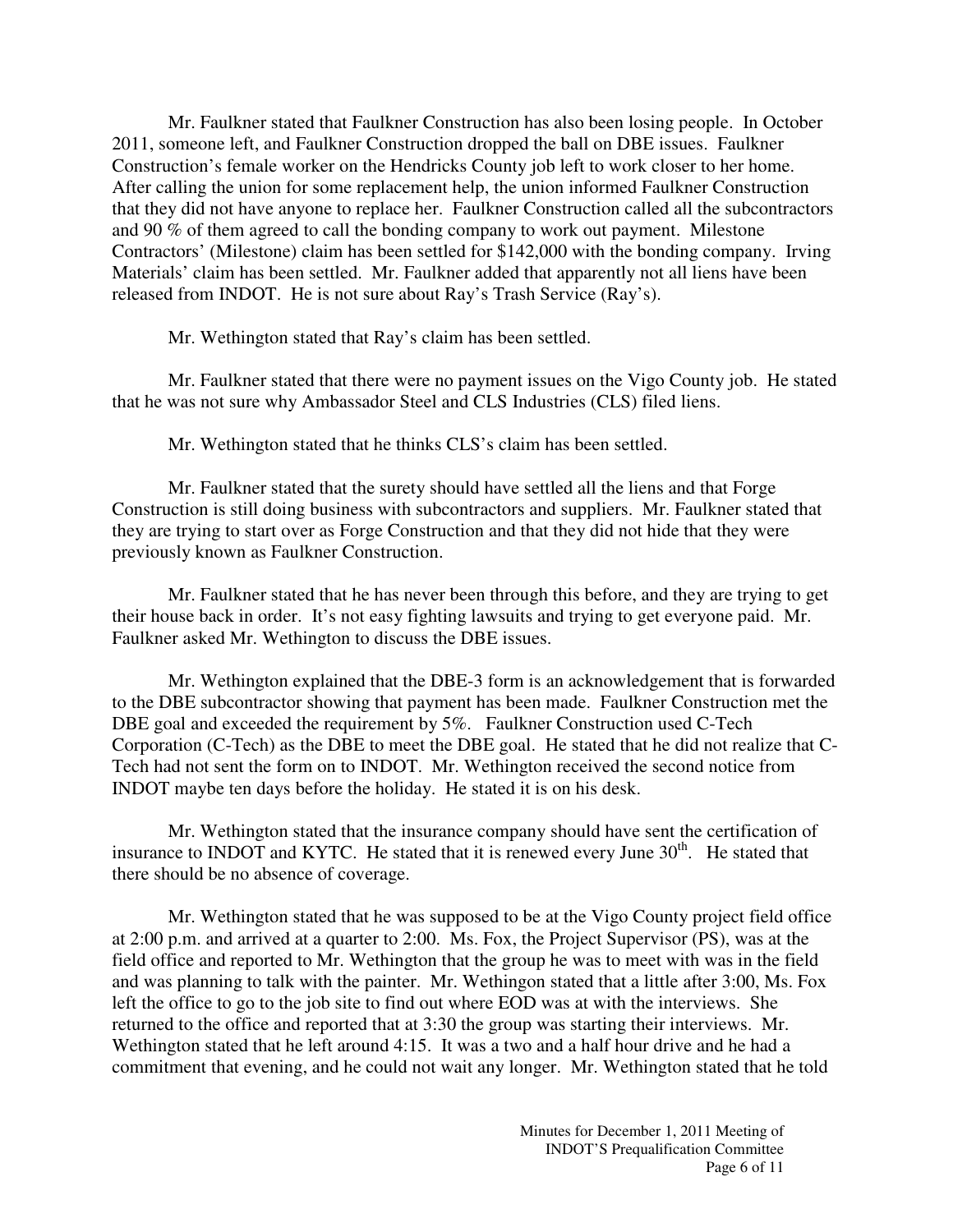Ms. Fox that if any further information was needed, he could be reached by phone or email. Mr. Wethington stated that he did not receive any calls or emails.

Mr. Faulkner stated that Faulkner Construction did drop the ball on some things. He thinks that the payments have been made to the various subcontractors and vendors. He stated that he understands Mr. Burton's concerns and has tried to go out of his way to make sure everyone has been paid. Mr. Faulkner added that he does not know why the liens are still in place, but added if there is still money that needs to be paid, it will be paid.

Mr. Faulkner admitted that Faulkner Construction did not meet the female participation. Faulkner Construction dropped the ball when the gentleman from their office left. He normally handled those duties. Mr. Faulkner added that they are trying to start over as Forge Construction.

Ms. Mulligan asked if there were any other questions or comments.

Mr. Stark asked Mr. Faulkner why they changed the company name.

Mr. Faulkner replied that it wasn't something that he wanted to do. There were two vendors who did not file a lien or bond claim, but filed a suit against Faulkner Construction instead. Mr. Faulkner stated that he gave the vendors instructions on how to file the claim. The vendors did not want to do the paperwork. He received advice from his lawyer to shut down Faulkner Construction.

Mr. Stark asked Mr. Faulkner if Faulkner Construction filed bankruptcy.

Mr. Faulkner replied that bankruptcy is the last thing they want to do. People do not get paid under bankruptcy.

Mr. Ratliff asked Mr. Faulkner what office support Forge Construction has and what changes have been made. If the DBE reporting fell short after losing their office worker, he wants to know if they have addressed the issue.

Mr. Faulkner replied that he now insists on getting weekly reports and is trying to get processes in place. When the company was Faulkner Construction, there were six office support personnel. Now there are four, including himself and Mr. Wethington. He stated that regarding the trainee hours, they have documented that they could not replace the lost female worker.

Mr. Stark asked Mr. Faulkner if Faulkner Construction can provide formal documentation to show claims were paid.

Mr. Faulkner responded that he can provide documentation. He stated that they keep track of the payments that have been made on a spreadsheet.

Mr. Stark asked Mr. Faulkner if they can provide the documents to show that the liens were paid.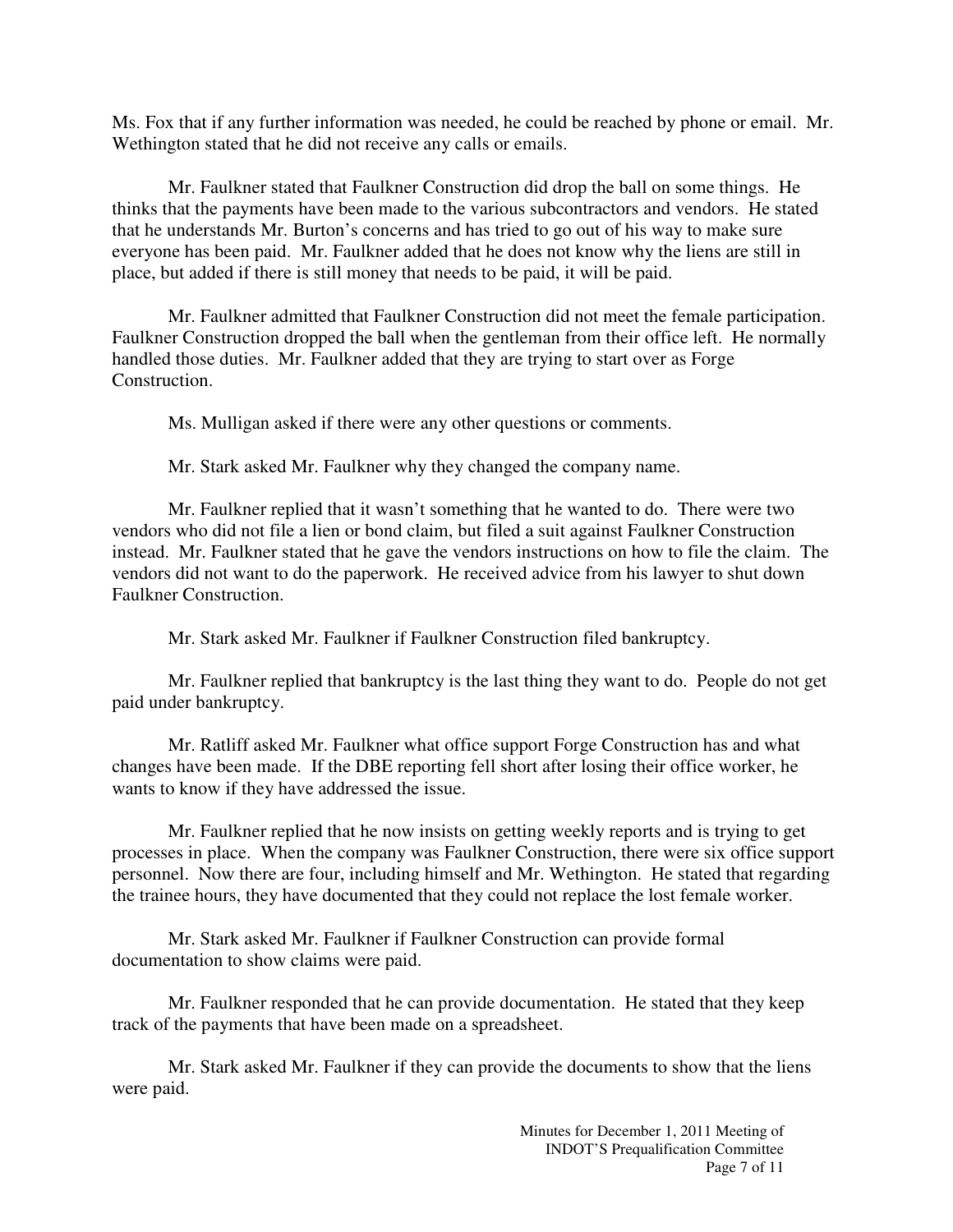Mr. Wethington replied that with a little time they can get the documentation from the surety.

Ms. Mulligan asked Mr. Faulkner if they have written policies in place.

Mr. Faulkner replied that he likes to have everything on an  $8\frac{1}{2}$  X 11 sheet. He can provide it to INDOT. There is no written policy.

Mr. Miller asked Mr. Faulkner if they can provide the DBE-3 form that is still needed on the one project.

Mr. Faulkner replied yes.

Ms. Rongere asked what project C-Tech worked on for Faulkner Construction.

Mr. Faulkner replied it was the Hendricks County project.

Mr. Wethington stated that he was only aware of the \$90,000 DBE issue.

Ms. Rongere responded that Faulkner Construction met the goal on the other project, and the EOD is not as concerned about it.

Ms. Mulligan stated the filing of the DBE-3 form is very important to close out the project and file the report to FHWA. Also, the paperwork for the on-site review was not submitted.

Mr. Wethington replied that he had the documents at the site with him.

Ms. Mulligan asked the Committee members if there is a motion. She stated again that Forge Construction's application is pending. She also stated that the Committee discussed the application in Executive Session. Only confidential information was discussed during the Executive Session.

Mr. Kicinski replied that he does not think the Committee can recommend prequalification until all the documentation is provided.

Mr. Stark moved to not prequalify Forge Construction until all documents are provided to Construction Management and EOD and that the Committee receives confirmation from those offices. He stated it needs to be formally done. He acknowledged that it will take time to gather and provide the information.

Mr. Faulkner states that he would request the same if he was in the Committee members' shoes. He asked what Faulkner Construction needs to provide, i.e., copies of the discharged claims and liens.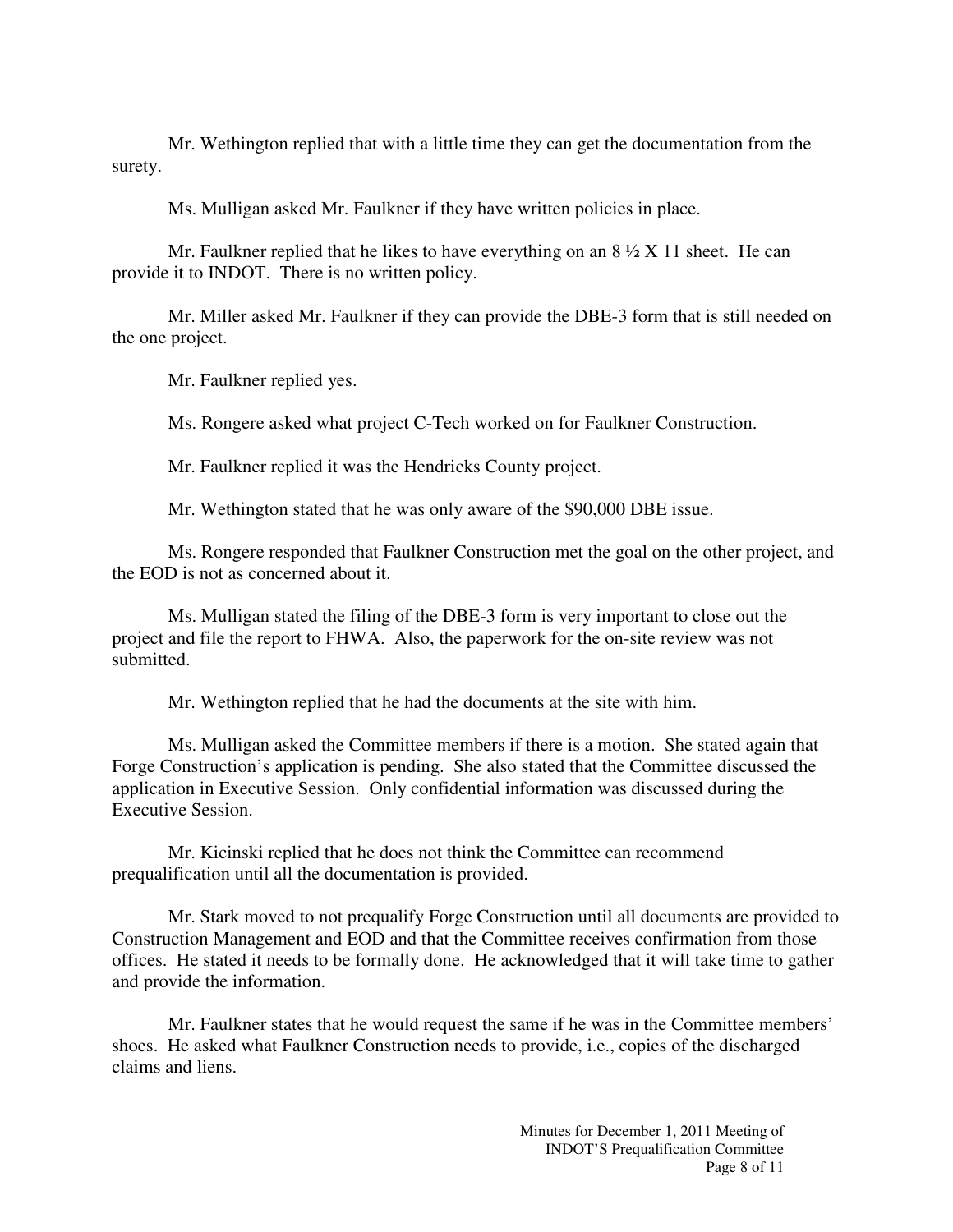Mr. Stark replied yes.

Mr. Kicinski reminded the Committee that references are still pending for the prequalification application.

Mr. Faulkner replied that he was aware of the need for references; he received a letter from the Prequalification Section.

Ms. Mulligan stated that there is a motion on the table.

Mr. Miller stated that if Forge Construction wanted to work as a subcontractor there would not be the same issues.

Ms. Mulligan stated that the prequalification rules allow non-prequalified subcontractors to work up to \$300,000 and asked if the Committee has any concern about this.

Mr. Woodruff asked Ms. Mulligan if INDOT approves subcontractors.

Ms. Mulligan responded yes, but if the Committee does not address the subcontracting question, then the contractor can work as a subcontractor up to the \$300,000 limit for nonprequalified subcontractors.

Mr. Miller requested to add a motion to not allow Forge Construction to work as a subcontractor until all the paperwork is provided and approved.

Ms. Mulligan repeated the motion: The Committee recommends denying prequalification to Forge Construction until they have submitted documentation to Construction Management and EOD regarding the issues discussed and until those offices have provided notice to the Prequalification Section stating that the issues have been resolved. In addition, the Committee recommends denying Forge Construction to work as a subcontractor until these issues are resolved. Ms. Mulligan stated that the first part of the motion can be adopted without the Commissioner's approval; however, the second part of the motion, which does not allow Forge Construction to work as a subcontractor, would have to go to the Commissioner for approval.

Mr. Faulkner asked that after the information is provided and approved, can Forge Construction go back and work as a subcontractor.

Ms. Mulligan asked Ms. Rongere what issues remain with EOD.

Ms. Rongere replied that there are two DBE-3's needed plus another project that was taken over by the bonding company. She stated that she does not know what is needed for that project.

Mr. Faulkner asked if that was the Vigo County project. He asked if a list of the information that is needed will be provided to him.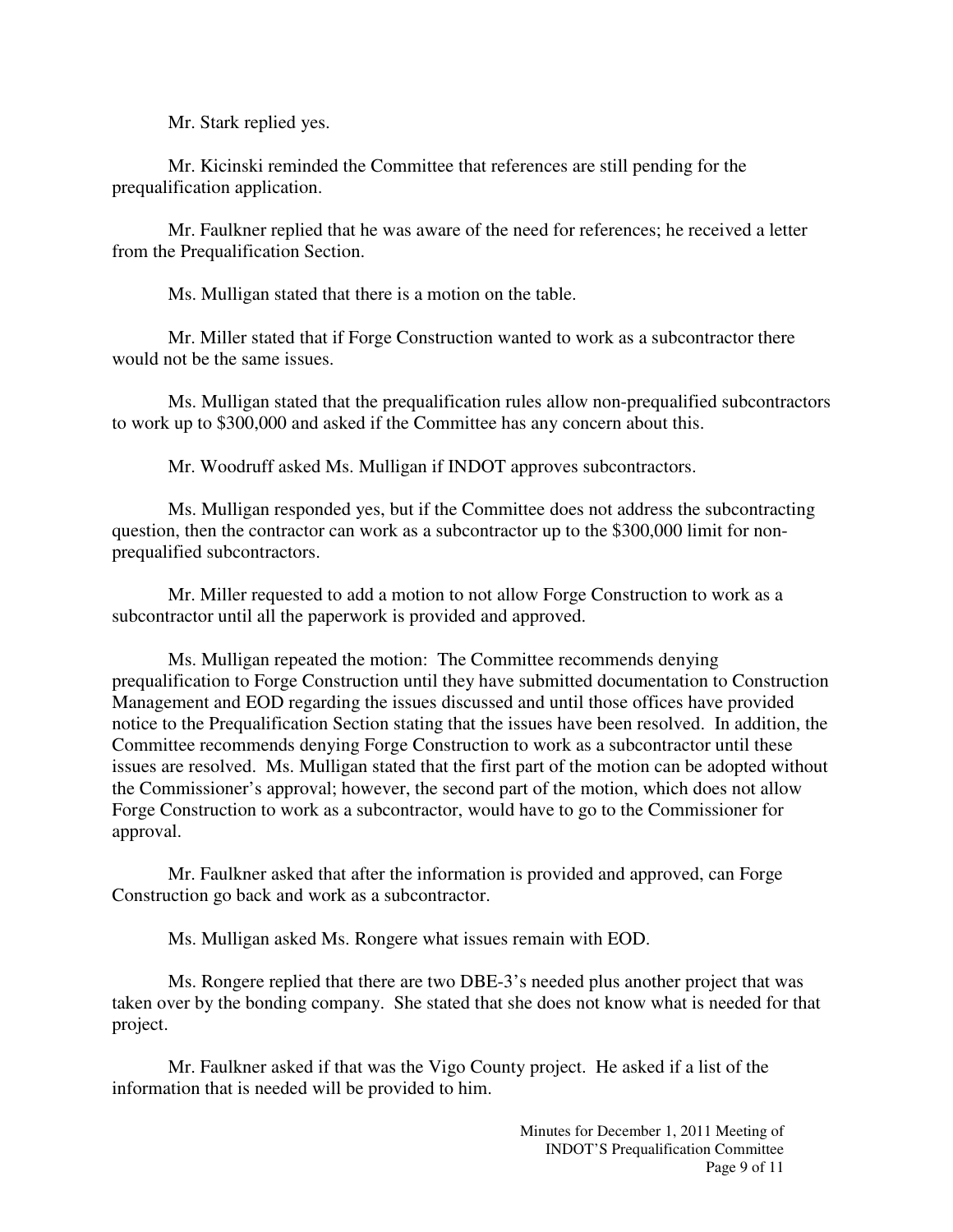Ms. Heather Kennedy, attorney for the EOD and Prequalification Division, replied that a letter will be provided.

Mr. Woodruff replied that Mr. Faulkner's question was not answered. Mr. Faulkner had asked if the issues are cleaned up, can Forge Construction begin working as a subcontractor.

Ms. Mulligan replied that we can rescind the restriction once the documents are approved by Construction Management and EOD, or we can ask for it to come back to the Committee for approval.

Mr. Woodruff responded that he did not want it to come back to the Committee.

Ms. Mulligan stated that Construction Management and EOD can provide a report to the Prequalification Section and they can send a letter out rescinding the restriction.

Mr. Faulkner replied that he can provide documentation from the bonding company and may have to call the subcontractors directly to make sure the liens have been lifted.

Ms. Mulligan stated that a motion was made by Mr. Stark and amended by Mr. Miller.

Mr. Kicinski seconded the motion.

All Committee members voted in favor.

Ms. Mulligan stated that one letter will be sent from the Prequalification Section and another letter regarding the subcontracting restriction will go to the Commissioner for his approval.

4. Committee Discussion on 2012 Meeting Dates

Ms. Mulligan introduced the Committee meeting scheduled for 2012. The meetings are scheduled for the first Thursday of every month. If there is nothing on the agenda, then the meeting will be cancelled. She stated that special meetings may come up.

Ms. Mulligan asked for a motion to accept the Committee meeting schedule.

 Mr. Stark moved to adopt the schedule, and Mr. Miller seconded the motion. All members voted in favor.

Mr. Stark asked if contractors get prequalified each year.

Ms. Macdonald replied yes and added that consultants are prequalified every two years.